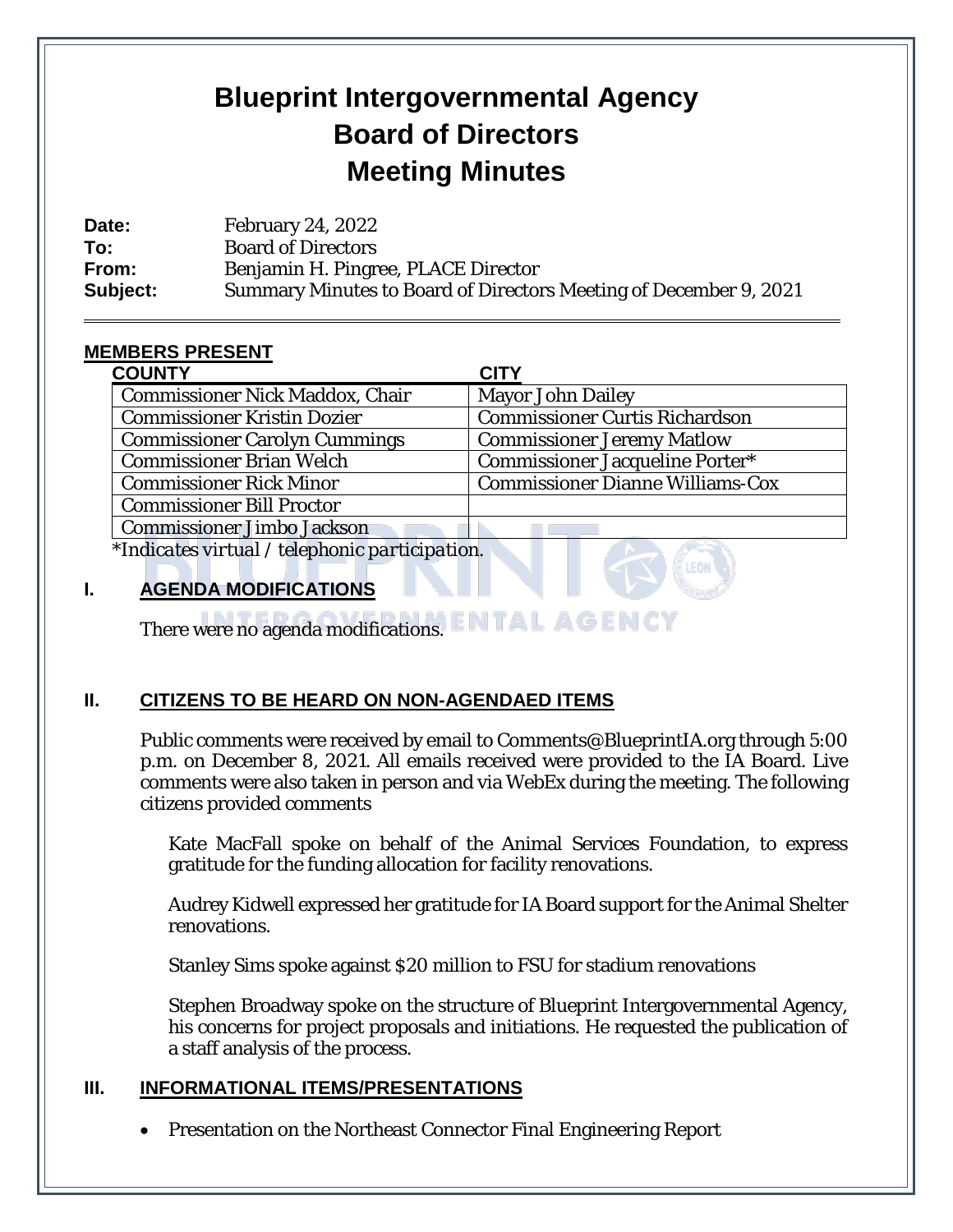Autumn Calder gave a brief presentation on the final engineering report for the Northeast Connector Corridor including project highlights, associated greenways projects, and neighborhood sidewalk projects. The completion of the Final Engineering Report provided the technical analyses for traffic, intersection treatments, community outreach, and more that would lead into design.

Commissioner Welch expressed his appreciation to staff for the work in moving the Northeast Connector Corridor project ahead to the design phase.

- [Receipt and File:](https://blueprintia.org/wp-content/uploads/Receipt_File_12-09-2021.pdf)
	- [Blueprint Infrastructure Quarterly Report](https://blueprintia.org/wp-content/uploads/Receipt_File_12-09-2021.pdf)
	- [Draft Blueprint Citizens Advisory Committee November 17, 2021 Meeting](https://blueprintia.org/wp-content/uploads/Receipt_File_12-09-2021.pdf)  **Minutes**
	- [Blueprint Infrastructure Community Engagement Update](https://blueprintia.org/wp-content/uploads/Receipt_File_12-09-2021.pdf)

# **IV. CONSENT**

#### **ACTION TAKEN: Mayor Dailey moved, seconded by Commissioner Richardson to approve the Consent Agenda.**

# **The motion passed 12-0 (weighted (70-0).**

1. Approval of the September 27, 2021, Blueprint Intergovernmental Agency Board Meeting Minutes

Option 1: Approve the September 27, 2021 Meeting Minutes.

2. Acceptance of the 2021 Annual Report of the Blueprint Intergovernmental Agency

Option 1: Accept the Blueprint Intergovernmental Agency FY 2020 Annual Report.

3. Approval of an Appointment and a Reappointment to the Blueprint Citizens Advisory Committee

Option 1: Appoint Fred Varn to the CAC to represent the senior community.

Option 2: Reappoint Sean McGlynn to serve a second three-year term on the CAC.

Option 3: Reappoint Jim McShane to serve a second three-year term on the CAC.

4. Authorization to Procure Construction Services for the Capital Cascades History and Culture Trail Interpretive History Stations Along FAMU Way

Option 1: Authorize Blueprint to advertise, negotiate, and award, through IMC approval, a contract for construction of the History and Culture Trail Interpretive History Stations.

5. Approval to Modify the MGT of America Contract Scope to Include FY 2021 Expenditure Data for the Disparity Study Update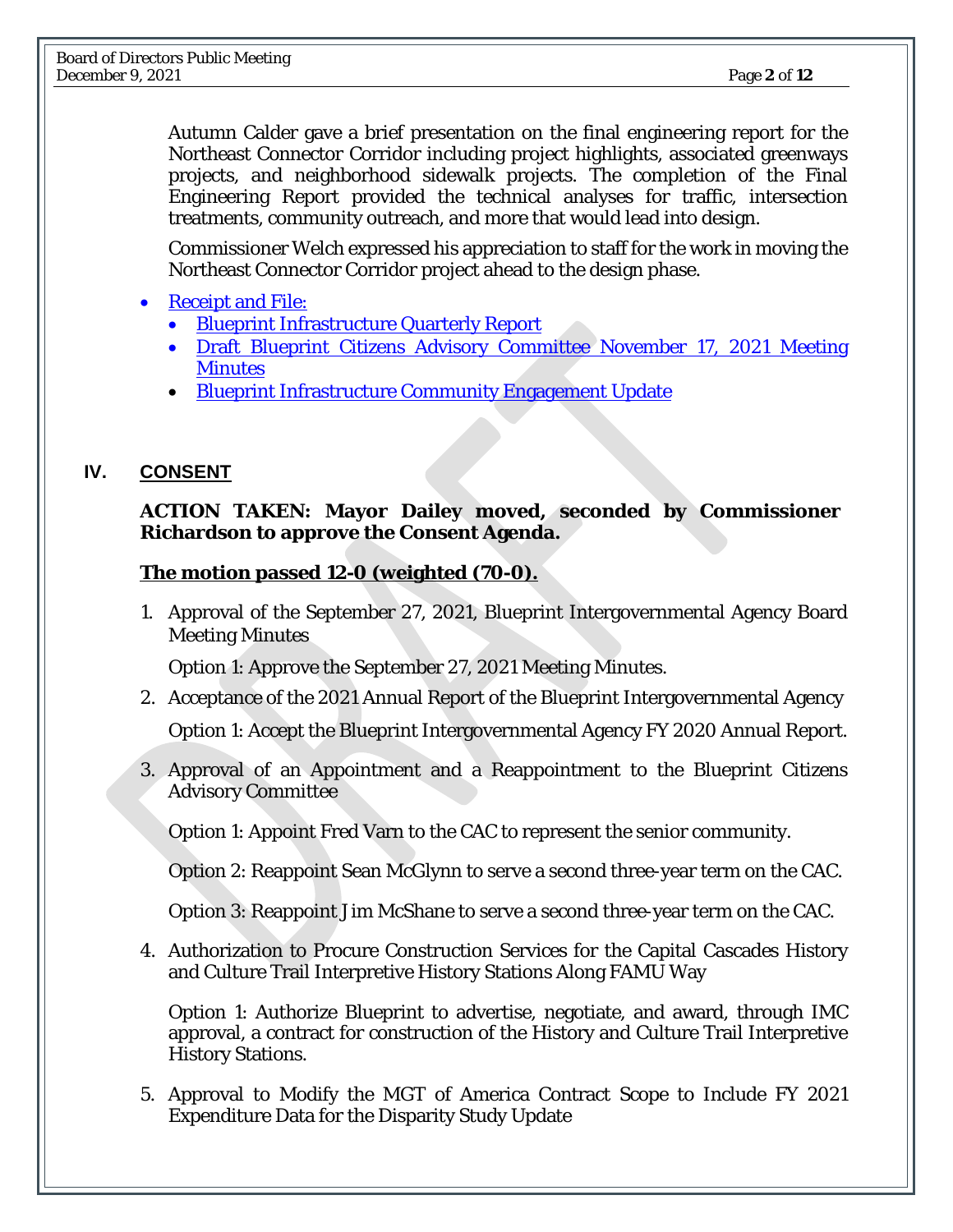Option 1: Approve the modification of the contract scope with MGT for the Disparity Study Update to include FY 2021, expenditure data as described in the Revised Cost Proposal.

Option 2: Approve a budget amendment to increase the Disparity Study Update allocation by \$45,236, with equal contributions of \$15,079 coming from Leon County and the City of Tallahassee.

#### **V. GENERAL BUSINESS**

6. Approval of Purchase and Sale Agreement for 1309 Alabama Street and Status Report on Private Sector Engagement

Ben Pingree introduced the item stating that the agenda material included a status report on private sector engagement; staff recommendation was Options 1 and 2.

**Commissioner Williams-Cox moved, seconded by Commissioner Richardson, to approve options 1 and 2.** 

**Option 1: Approve the execution of the draft Purchase and Sale Agreement by the Director of PLACE, pursuant to Blueprint's Real Estate Policy, to purchase and close on the property located at 1309 Alabama Street; and upon closing, assign the property to the City of Tallahassee for further action to develop the property to address the needs of the community as provided in the Griffin Heights Neighborhood First Plan.**

**Option 2: Accept the status report on private sector engagement efforts to seek a provider of affordable, healthy food at this location.**

Commissioner Williams-Cox stated that the City Commission worked extensively to provide relief to the food desert in the Griffin Heights area. The acquisition of the Alabama Street parcel would become a viable structure in the neighborhood. She looked forward to leveraging the \$6.4 million, allocated by the City Commission for the Neighborhood First Plan.

Citizen Comments:

Rodney Landers spoke in favor of the acquisition and benefit to the neighborhood.

K. Lennorris Barber spoke in favor of the acquisition.

Commissioner Minor stated that at the last meeting of the Leon County Board of County Commissioners (BOCC), the BOCC approved a project working jointly with the City of Tallahassee and Second Harvest Food Bank, to review the top ten food insecure, neighborhood block groups.

Commissioner Dozier expressed her appreciation for the evolution of the Alabama Street project.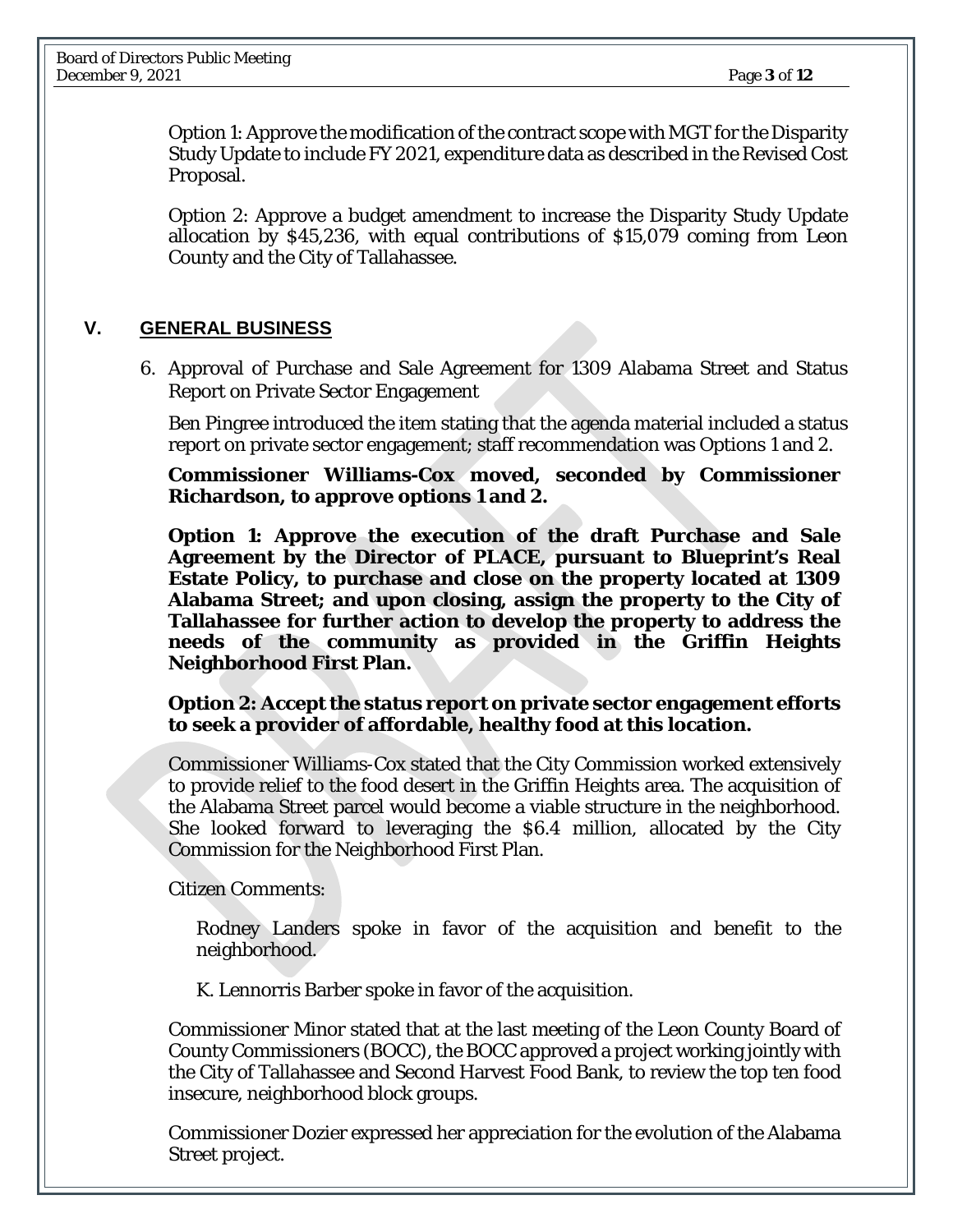Commissioner Richardson expressed his appreciation for the evolution of the project and noted the early input of Mr. Rodney Landers in that process. He stated that the City would take ownership of the property and ensure that it would be purposed as intended, to address food insecurity in the Griffin Heights Neighborhood and surrounding area.

Commissioner Cummings expressed her pleasure and support of the initiative.

## **The motion passed 12-0 (weighted: 70-0).**

7. Acceptance of the Fairgrounds Market Feasibility Report and Approval of Funding for Master Planning Services

Ben Pingree introduced the item stating that the report included the current use and site potential. He also recognized HDR Engineering, who completed the study, and noted that staff presentation included a master plan to continue the analysis of what could be at the fairgrounds site, within existing budget.

**Commissioner Proctor moved, seconded by Commissioner Richardson, to approve option 1.** 

#### **Option 1: Accept the Market Feasibility Assessment and Alternative Site Analysis Report and allocate \$200,000 from the Blueprint Reserve Account for Master Plan services for the Fairgrounds Project.**

Autumn Calder provided a brief presentation on the Market Feasibility Report including the strong role of the Fairgrounds in the local economy that could yield additional growth with targeted improvements. Fair activities could be accommodated on approximately half of the leased acreage, which created opportunity to redevelop a portion of the site, possibly for residential uses. Those opportunities would be evaluated further during the master planning services.

Pam Yonkin, an Economist and the Fairgrounds Project Manager for HDR Engineering provided a brief presentation on the goals of the study and key findings of the site analysis and economic impact study.

Pam Yonkin stated that the relocation evaluation did not support moving the Fairgrounds based on costs and findings of alternative site analysis. Replacement of existing facilities would be approximately \$22.8 million, with a total relocation cost estimated at \$25-30 million. Opportunity existed through the Master Plan process, to consolidate operations, improve economic opportunities, and redevelop portions of the existing site working within the existing \$12 million budget.

Autumn Calder stated that should the IA Board approve the motion on the floor, staff would engage the continuing services consultants to establish a contract. She estimated the Master Plan to take approximately one year, followed by design that would have the project construction ready in 2024 when Blueprint received the full funding for the project.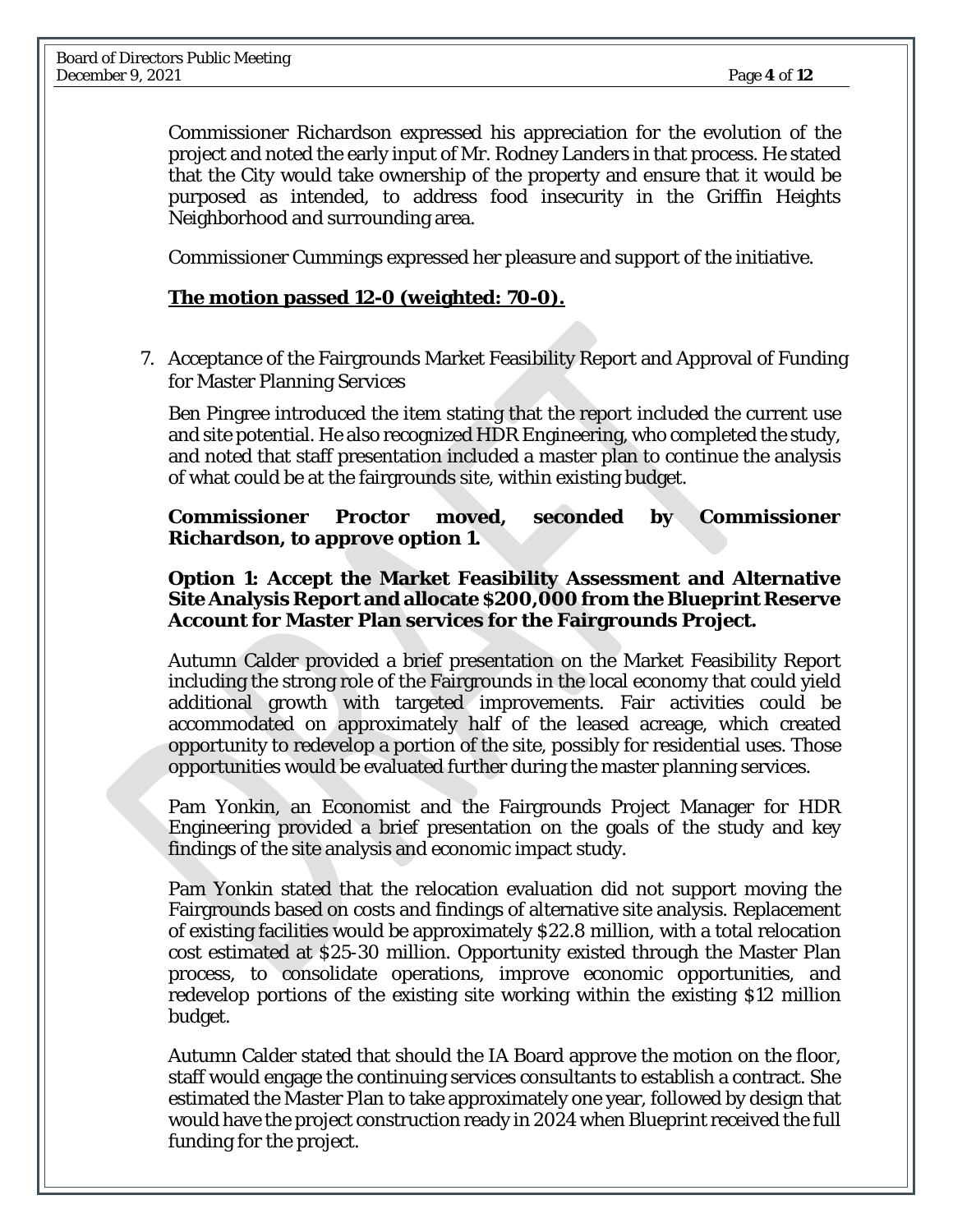Commissioner Maddox commended Commissioner Proctor for his years of advocacy to advance fund the Fairgrounds projects.

Commissioner Proctor spoke to the history of the plans to the Fairgrounds and previous valuations that were closer to \$9 million as reported under Burt Hartsfield and Wendy Gray, former Property Appraiser and former Planning Director respectively.

Commissioner Proctor requested that the IA Board and staff consider all leveraging opportunities and to be proactive in seeking them out.

Commissioner Maddox requested detail on the land uses of the Fairgrounds property and if a portion of the acreage could be used for a sports complex.

Commissioner Dozier requested that the Master Plan consider the property immediately surrounding the Fairgrounds, including Cox Stadium, Jack McLean Park and Community Center, and other assets in the area as a cluster of the public spaces. Autumn Calder confirmed that the Master Planning process would include an evaluation of surrounding areas and analyze the best-supported uses of space.

Commissioner Williams-Cox encouraged the IA Board to avoid pigeonholing the land use to any particular area. She was in favor of exploring the potential of a sports complex but also food venues, hotels, and potential housing options too.

Commissioner Cummings echoed the sentiments of others, particularly the consideration of hospitality and housing for the area. Such an all-inclusive sports complex would be of great economic benefit to Southside and Tallahassee-Leon County as a whole.

Commissioner Richardson suggested a strong community engagement process with the three residential neighborhoods adjacent to the Fairgrounds stating that a sports complex could be disruptive.

## **The motion passed 12-0 (weighted: 70-0).**

8. Authorization to Commence the Process to Obtain Bond Financing

Ben Pingree introduced the item stating that the item built on the 2018 Implementation Plan and specifically, the IA Board's approval of the budget at the September 27, 2021 Board of Director's meeting which included a bond issuance in 2022 for nine projects across Blueprint and OEV.

#### **Citizen Comments:**

David Coburn: Spoke in support of funding the Doak Campbell Stadium economic development project.

Leonard Hamilton: Spoke in support of funding the Doak Campbell Stadium economic development project.

Susan Perido: Spoke in support of funding the Doak Campbell Stadium economic development project.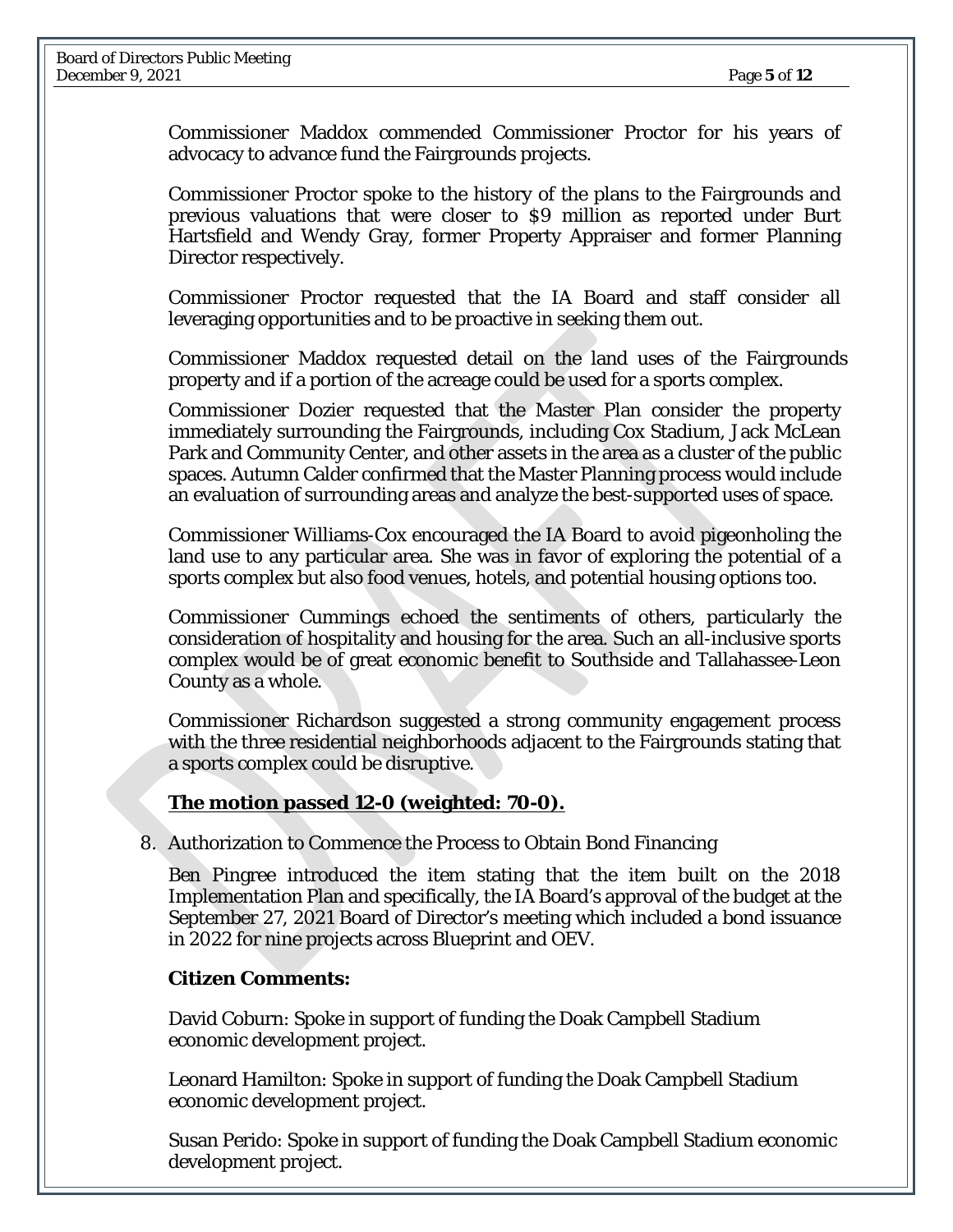Ramona Abernathy-Payne: Spoke against the Doak Campbell Stadium economic development project.

Johnny Crow: Spoke in support of Doak Campbell Stadium economic development project.

Angie Benker: Spoke against the Doak Campbell Stadium economic development project.

During Citizen Comment time, Commissioner Proctor added that the NAACP cannot take a political position due to it being a 501C3 and has not taken a political stance on any political issue.

Bob Radcliff: Spoke against the Doak Campbell Stadium economic development project.

Tiffany Hill: Spoke against the Doak Campbell Stadium economic development project.

Mike Goldstein: Spoke against the Doak Campbell Stadium economic development project.

Karen Woodall: Spoke against the Doak Campbell Stadium economic development project.

Mike Hillis: Spoke in support of funding the Doak Campbell Stadium economic development project.

Nan Hillis: Spoke in support of funding the Doak Campbell Stadium economic development project.

Dave Irvin: Spoke in support of funding the Doak Campbell Stadium economic development project.

Damon Victor: Spoke against the Doak Campbell Stadium economic development project.

Pataki Akbar: Spoke against the Doak Campbell Stadium economic development project.

NOTE 2: Commissioner Proctor then said that the NAACP is actually under a 501C4 and not a C3, so they can take a stand on a political issue.

Mike Dasher: He said that he supports the award for the stadium at FSU. He then gave his reasons why he supports it.

Robert Blackledge: He said that he is not taking a position on this topic, since he's part of a 501C3 (Non-profit) organization, so he just wanted to thank the commission for all the decisions made for the community.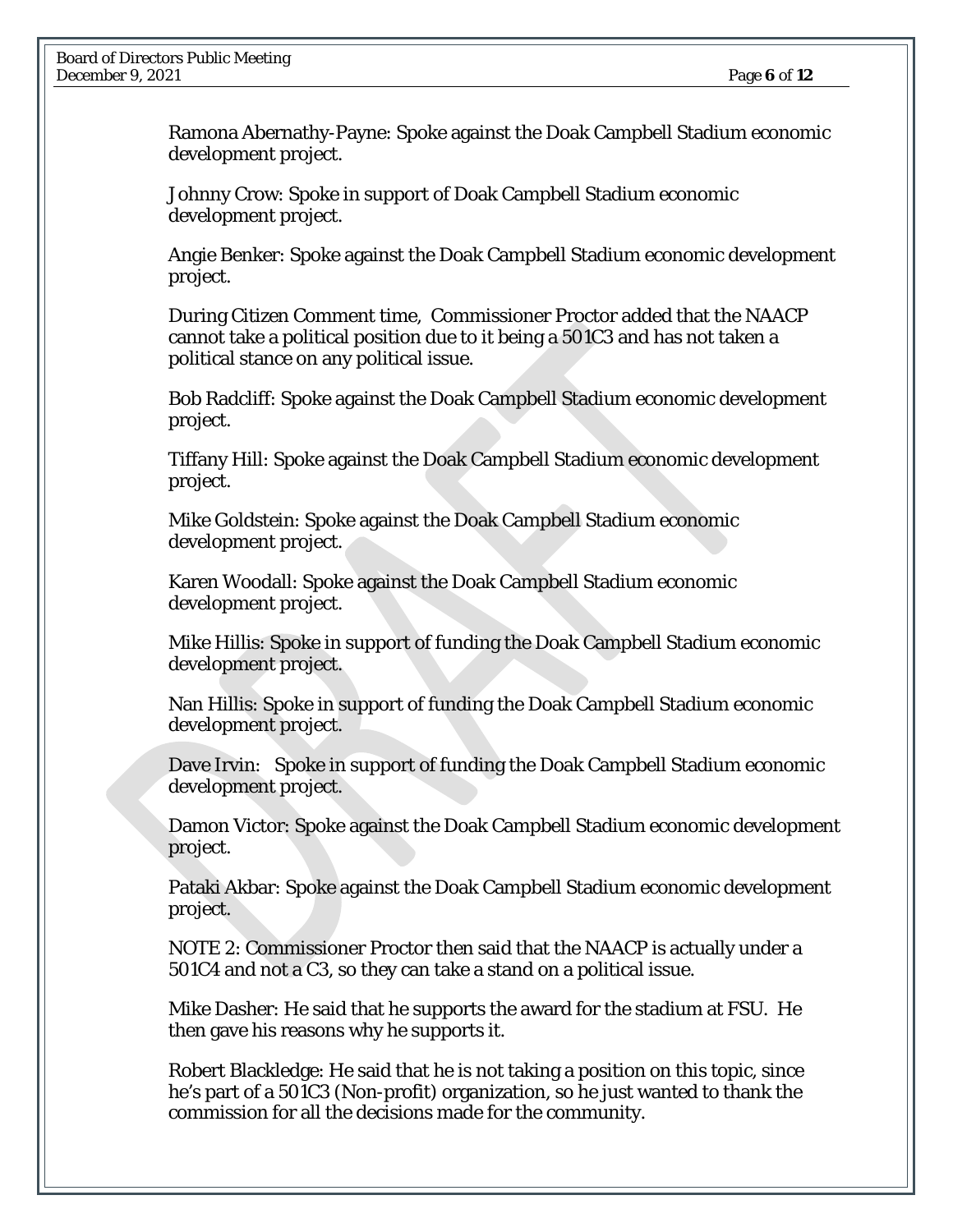Linda Miklowitz: Spoke against the Doak Campbell Stadium economic development project.

Bill Davis: Spoke against the Doak Campbell Stadium economic development project.

Tony Carballo: Spoke in support of funding the Doak Campbell Stadium economic development project.

Margaret Moore: Spoke against the Doak Campbell Stadium economic development project.

Will Crowley: Spoke against the Doak Campbell Stadium economic development project.

David Van Williams: Spoke against the Doak Campbell Stadium economic development project.

Ruth Chase: Spoke against the Doak Campbell Stadium economic development project.

Benjamin Harbove: Spoke against the Doak Campbell Stadium economic development project.

Lester Hutt: Spoke against the Doak Campbell Stadium economic development project.

Mike Brady: He said that he is in favor of giving the award to FSU mainly because FSU is efficient with its money along with other reasons he is in favor of it.

Brian Lupiani: Spoke against the Doak Campbell Stadium economic development project.

Hugh Tomlinson: Spoke in support of funding the Doak Campbell Stadium economic development project.

Two Online Citizen Speakers:

John Colter: Spoke against the Doak Campbell Stadium economic development project.

Stephen Broadway: Spoke against the Doak Campbell Stadium economic development project.

**Mayor Dailey moved, seconded by Commissioner Jackson, to approve options 1, 2, 3, and 4.**

**Option 1: Approve budget amendment in the amount of \$400,000 to cover the initial costs, as detailed in this agenda item, of obtaining financing necessary to proceed with implementation of the Blueprint and Office of Economic Vitality project timeline and adopted Fiscal Year**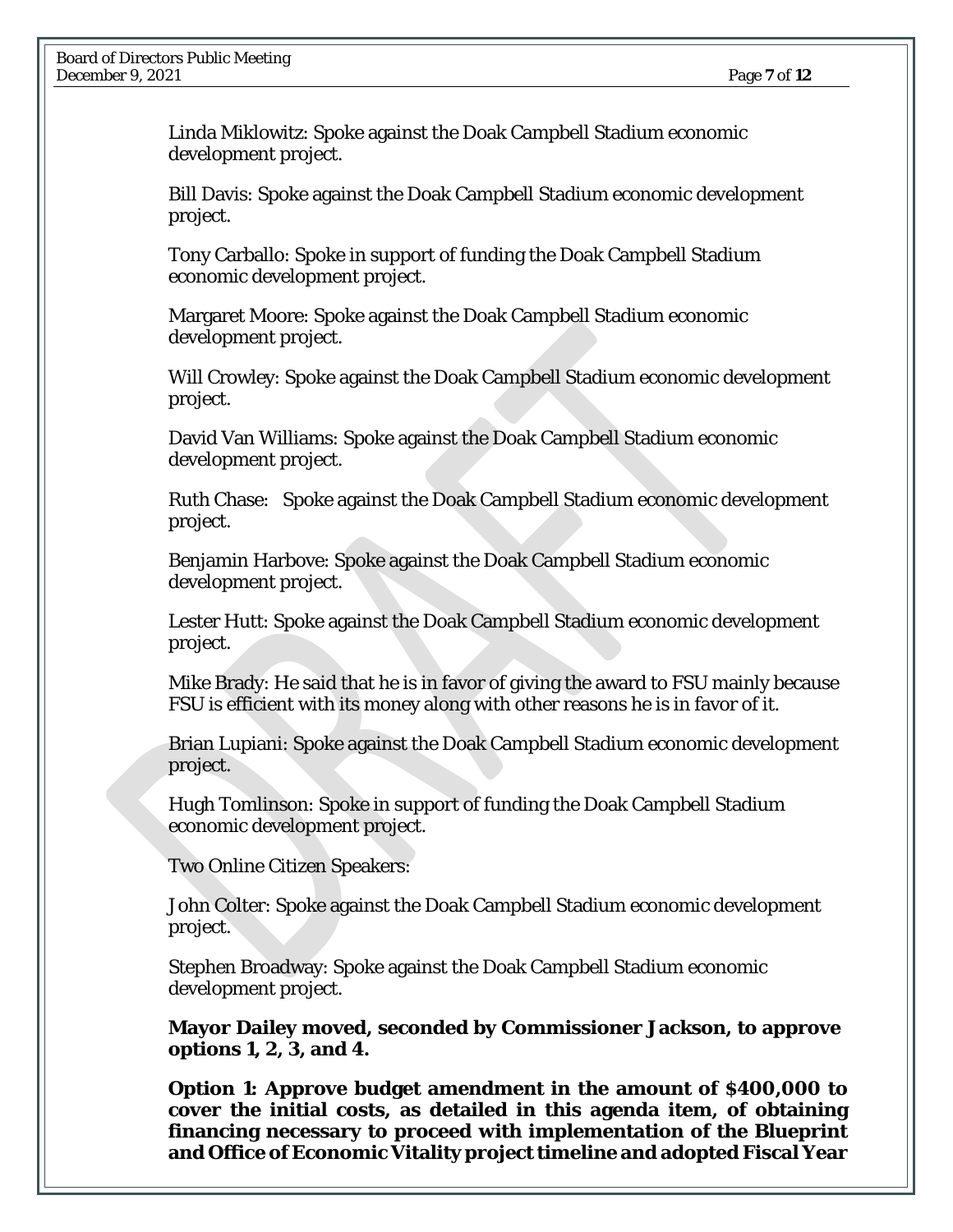**2022 Operating Budget and Fiscal Year 2022 - 2026 Capital Improvement Program.**

**Option 2: Authorize the Agency to enter into contracts for obtaining the Agency's credit rating from two credit agencies.** 

**Option 3: Approve budget amendment to fund Animal Service Center improvements totaling \$3.8 million through debt financing.** 

**Option 4: Authorize the Agency to commence the process to obtain financing for projects totaling up to \$115.8 million plus associated closing costs through a competitive bond sale and to bring a Supplemental Resolution and bond offering documents back to the IA Board at the February 24, 2022 IA Board meeting, commensurate with the FY 2022 – 2026 CIP.**

Commissioner Minor recognized his support of FSU, the partnership with them and local governments, and the economic impact of FSU to the community.

**Commissioner Minor offered a substitute motion, seconded by Commissioner Porter, to approve Options 1-4 but to remove the \$20 million allocation and financing amount from the bond issuance.** 

Noting a point of order, Susan Dawson stated that under the newly revised Roberts Rules of Order, paragraph 5, section 39, the substitute motion was considered improper because it conflicted with motions previously adopted by the IA Board. The September 27, 2021 IA Board direction was to fund the Doak Campbell Stadium economic development project at \$20 million. In order to undo that action, the IA Board would need a motion to rescind or motion to amend something previously adopted.

Commissioner Minor noted the procedural barrier because he was not chosen first. Because of the motion on the floor, made by Mayor Dailey, Commissioner Minor stated that he was prohibited from having the substitute motion or a motion to rescind, since it would not take precedence over the motion on the floor. Susan Dawson confirmed.

Commissioner Matlow requested Mayor Daily consider, in the spirit of collegiality, modifying his motion to separate the FSU allocation from the rest of the bond issuance. Mayor Dailey declined, stating that he was interested in an up or down for the vote on the table. Commissioner Matlow requested that the record reflect that the Mayor declined opportunity for the IA Board to deliberate specifically on bonding the \$20 million previously allocated for FSU.

Commissioner Matlow stated that the motion contained a \$20 million bond for Doak Campbell Stadium.

Commissioner Dozier noted the more than 200 emails received in recent weeks with nearly all opposed to funding renovations at Doak Campbell Stadium.

Commissioner Dozier spoke to repeated invocations of fairness and her lone vote against funding renovations at Bragg Memorial Stadium. She stated that local government consistently fell short of enough money to fund every project and the Commissioners from both governments made hard choices on that front every week.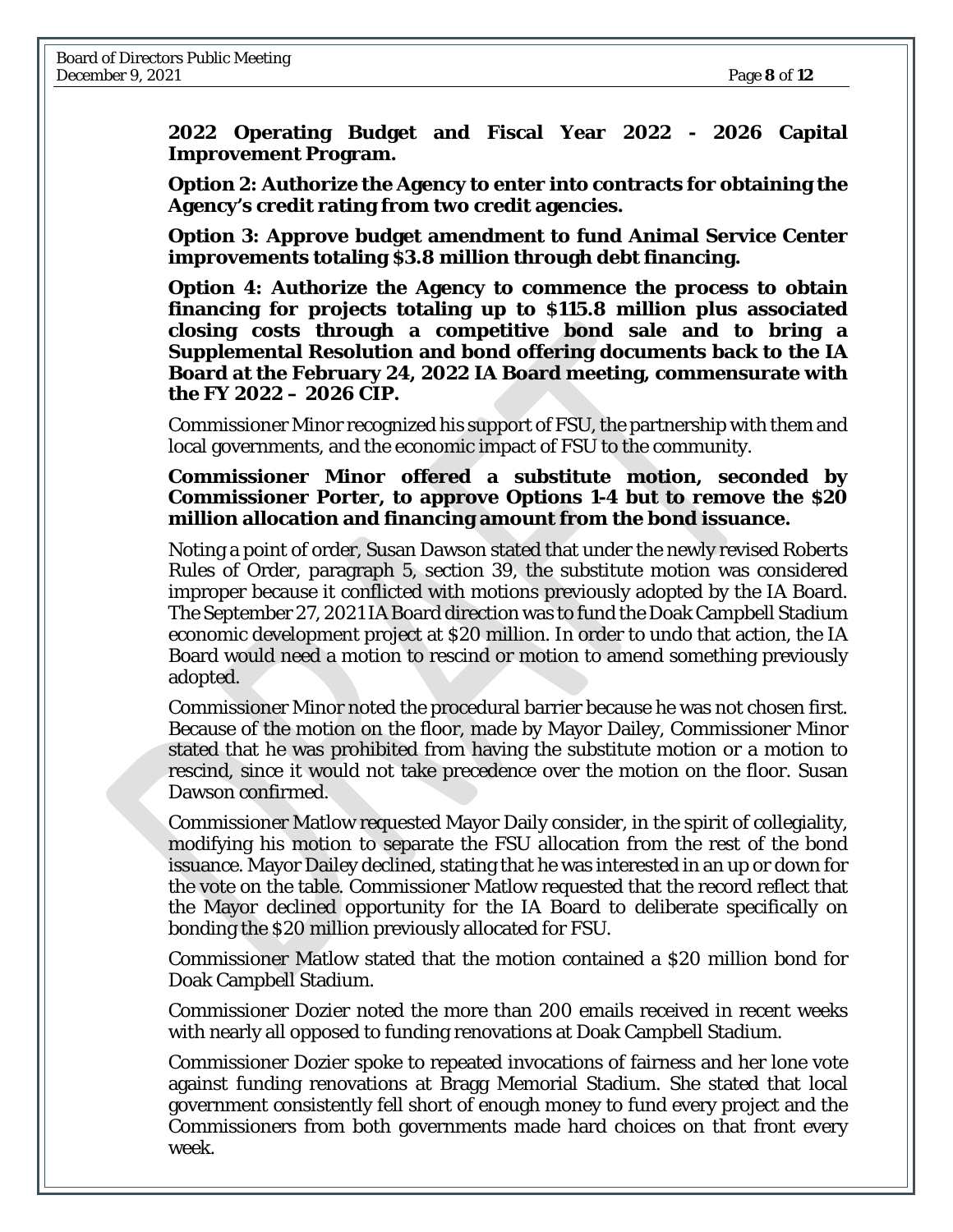Lastly, Commissioner Dozier stated that she would not support the motion on the floor as long as it included funding for Doak Campbell Stadium. If the motion on the floor failed and a motion to rescind or to amend something previously adopted occurred in the current meeting she would support that and the bond. Citing Chapter 35.7 of Roberts Rules of Order, Commissioner Dozier stated her intent to offer a motion to rescind the September 27, 2021 IA Board of Directors actions regarding Doak Campbell Stadium, prior to the IA Board taking up the final bond approval, at the February 24, 2022 IA Board meeting. Commissioner Dozier stated she had done her due diligence, and that the \$20 million allocation for Doak Campbell Stadium could be removed at that time without jeopardizing any other included projects.

Commissioner Maddox requested clarification from Blueprint Legal Counsel regarding Commissioner Dozier's comment and regarding the order of motions made. Susan Dawson clarified the Roberts Rules of Order process described by Commissioner Dozier and stated that the same rules applied as with the earlier attempt at a substitute motion. The only difference would be that that, because of the advance notice of the motion, the threshold of voting would be a simple majority, rather than two-thirds. Commissioner Dozier respectfully requested to be first in queue for the bond discussion at the February 24, 2022 IA Board meeting.

Ben Pingree requested clarification of Commissioner Dozier's intent was not to rescind the current motion on the floor. The IA Board would still authorize the budget amendment and next steps in the bond. The intended motion to rescind would preserve the ability to remove funding for Doak Campbell Stadium at the ultimate time of the bond, and the related IA Board vote from September 27, 2021.

Commissioner Dozier stated that the pending vote was on the structure of the bond; she did not include it or the December 9, 2021 vote in her stated intention. Therefore, should the motion on the floor pass, staff would prepare the final bond documents and related agenda item for final IA Board approval at the February 24, 2021 IA Board meeting. At that time, prior to any discussion on the item, she would move to rescind the September 27, 2021 vote.

Commissioner Welch acknowledged the numerous emails received and the speakers present and stated that he could not support the motion on the floor because allocating \$20 million to FSU was poor policy.

Commissioner Welch stated that unlike FAMU, FSU Athletics were not in jeopardy of not having a football season.

Commissioner Cummings stated that she struggled to understand why the issue was so divisive.

Commissioner Proctor concurred with Commissioner Cumming's comments and requested further clarification on the issue. Susan Dawson identified Policy 114, Evaluation of Non-Competitive Economic Development Project Proposal. Ms. Dawson provided an over view of the policy and the review process for project proposals. A copy of the policy is available on the OEV website.

Commissioner Proctor stated that the numbers looked good to him when reviewing the proposal from an economic development perspective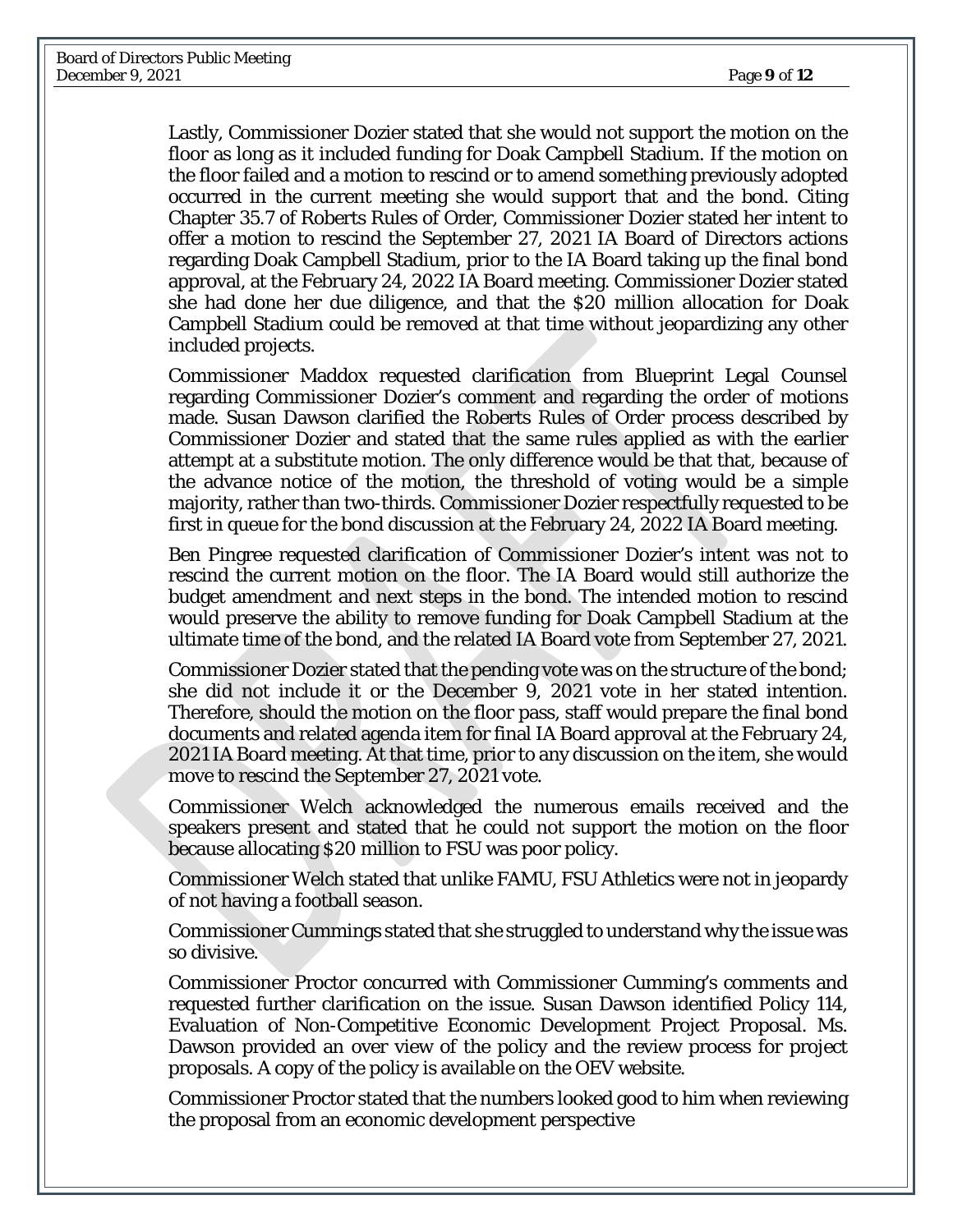Commissioner Proctor expressed his intent to offer a motion at the February 24, 2022, IA Board of Directors meeting to consider new opportunities to plan and construct projects consistent with public demand and that were equitable and inclusive of all parts of the community. He wanted to ensure that the list complied and comported with the righteous parameters with which projects could emerge through the IA Board.

Commissioner Matlow questioned if the Convention Center project was officially removed from OEV projects. Ben Pingree stated that it had not. Commissioner Matlow stated that if the IA Board moved forward with changing the allocation to a stadium project, the Convention Center project should be removed from future consideration.

Commissioner Jackson also spoke to the social and economic challenges of residents in his district and stressed that the key out of poverty was an education. He emphasized the strong partnership and support with FSU through jobs that directly fed into property taxes and sales tax revenues.

Commissioner Porter stated that she will not be supporting this motion because community does not support this from the hundreds of emails that she has received on this motion.

Commissioner Williams-Cox asked the following question: About other projects bound to this, what do we do between now and the next meeting? (Feb. 2022) She said that she's asking because they need to have some direction on getting ready and doing what they need to do.

Mayor Dailey responded by reminding the Board of the information that was provided by staff about \$500 million of projects that they voted to move forward with an aggressive timeline of construction. He also said that all projects are on their own, individual timelines managed by Blueprint and OEV. The current nine projects are advancing toward a 2022 bond because they are closer to being ready for construction. Therefore, they weren't able to do all of the projects in the program in one bond, because they all weren't going to be ready for construction. Mayor Dailey then said that the projects listed for the 2024 would be ready on that target for activation. Mayor Dailey said that the pending vote keeps the program on target.

Commissioner Williams-Cox stated that since there's going to be a future motion to rescind some projects, what are they supposed to do between tonight and the next meeting in February 2022.

Commissioner Williams-Cox thanked the Chair and said she wants to make sure things would not be hold up with uncertainty, because the motion wasn't just relating to FSU.

**Commissioner Williams-Cox called the question, seconded by Mayor Dailey.**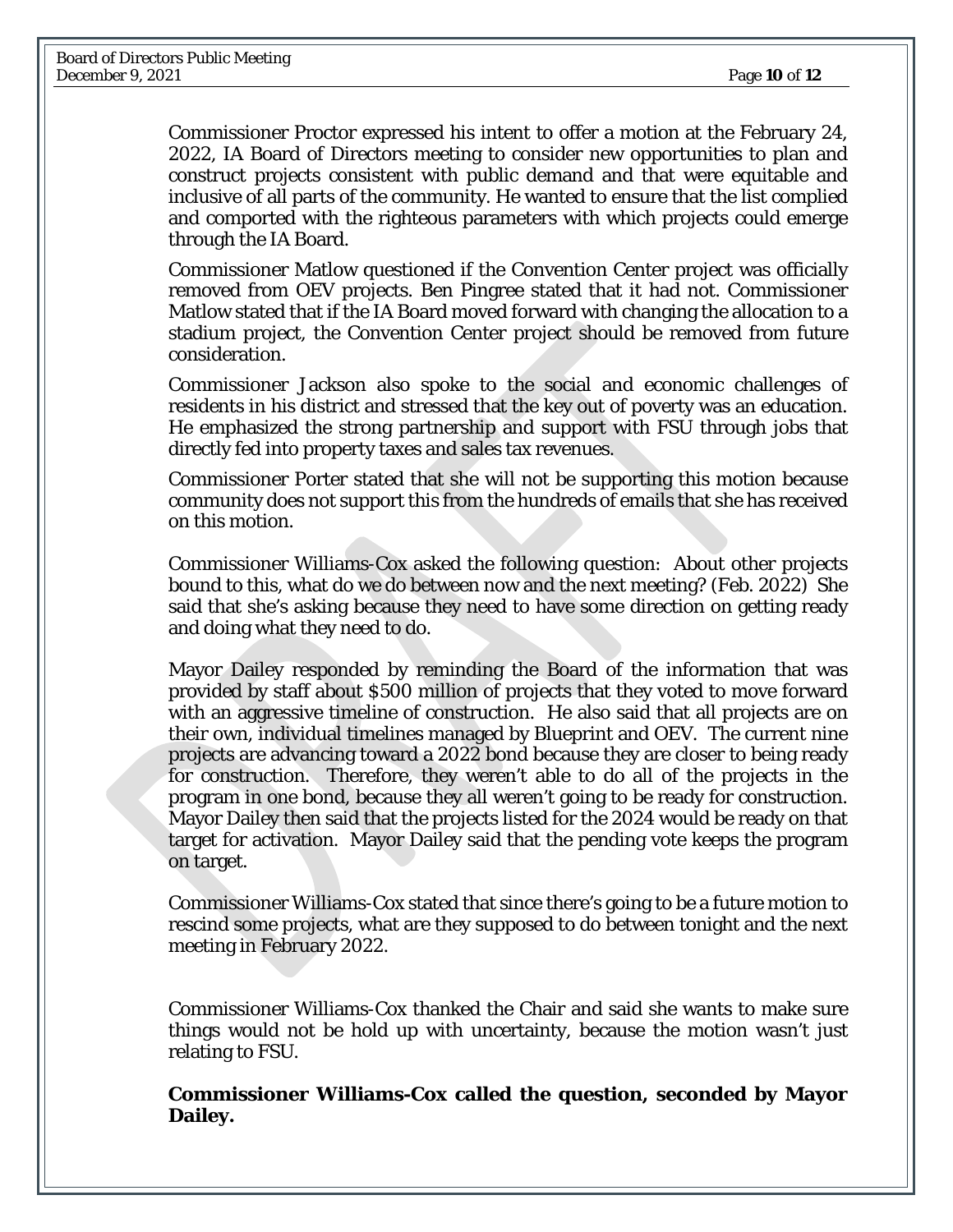#### **Calling the question failed 6-6 (weighted 34-36) with Commissioners Matlow, Porter, Richardson, Dozier, Minor, and Welch dissenting.**

Commissioner Dozier said that regardless to the Boards decision today, there will be another chance to rescinded motion at the February 24, 2022 IA meeting. She said that she would support rescinding the motion today, if the other Commissioners agreed. She said that by having a strategic plan, the public is on notice that there will be a motion could coming back before the Board. She asked that staff provide the budget numbers that are not in the current agenda item. Commissioner Dozier stated that the policy is very important, but the policy was voted on until after the Board took up the vote on the Doak Campbell stadium project at the September 2021 meeting.

Commissioner Maddox stated that he wants to make sure that we include those stakeholders, including the President of the NAACP and others present today are in the conversation on how we spend the remaining \$700k. If the vote passes on the \$20 million to FSU and the money coming after that can be directly used or directly correlated to address poverty & food deserts and things in those neighborhoods that need us the most with that money & improvements in those neighborhoods which have the impoverished community and people.

Commissioner Proctor agreed with Commissioner Maddox and stated that the Board can't ignore these findings, conclusions, and recommendations that Sheriff McNeil has presented. He said that it was critical, fresh data, so he would like those recommendations to be pondered as we go forward with what County Chair Maddox is asking the NAACP and other stakeholders to bring forward.

Commissioner Maddox stated that he wants to make sure that citizens are educated on what the Board can spend the sales tax money on and the process of spending the sales tax funds.

Commissioner Williams-Cox stated that she joins Commissioner Maddox on this and for the Blueprint dollars of \$280 million for infrastructure, she hopes minority businesses get in position to participate in these projects to earn some of money and that she wants people who live in these neighborhoods to benefit.

He then said he thinks there is a return on investment on the \$20 million given to FSU and he is voting in favor of the motion that the mayor makes.

#### **The original motion passed 7-5 (weighted: 41-29) with Commissioners Matlow, Porter, Dozier, Minor, and Welch dissenting.**

#### **VI. CITIZENS TO BE HEARD**

There were no other citizens to be heard.

## **VII. DIRECTOR DISCUSSION**